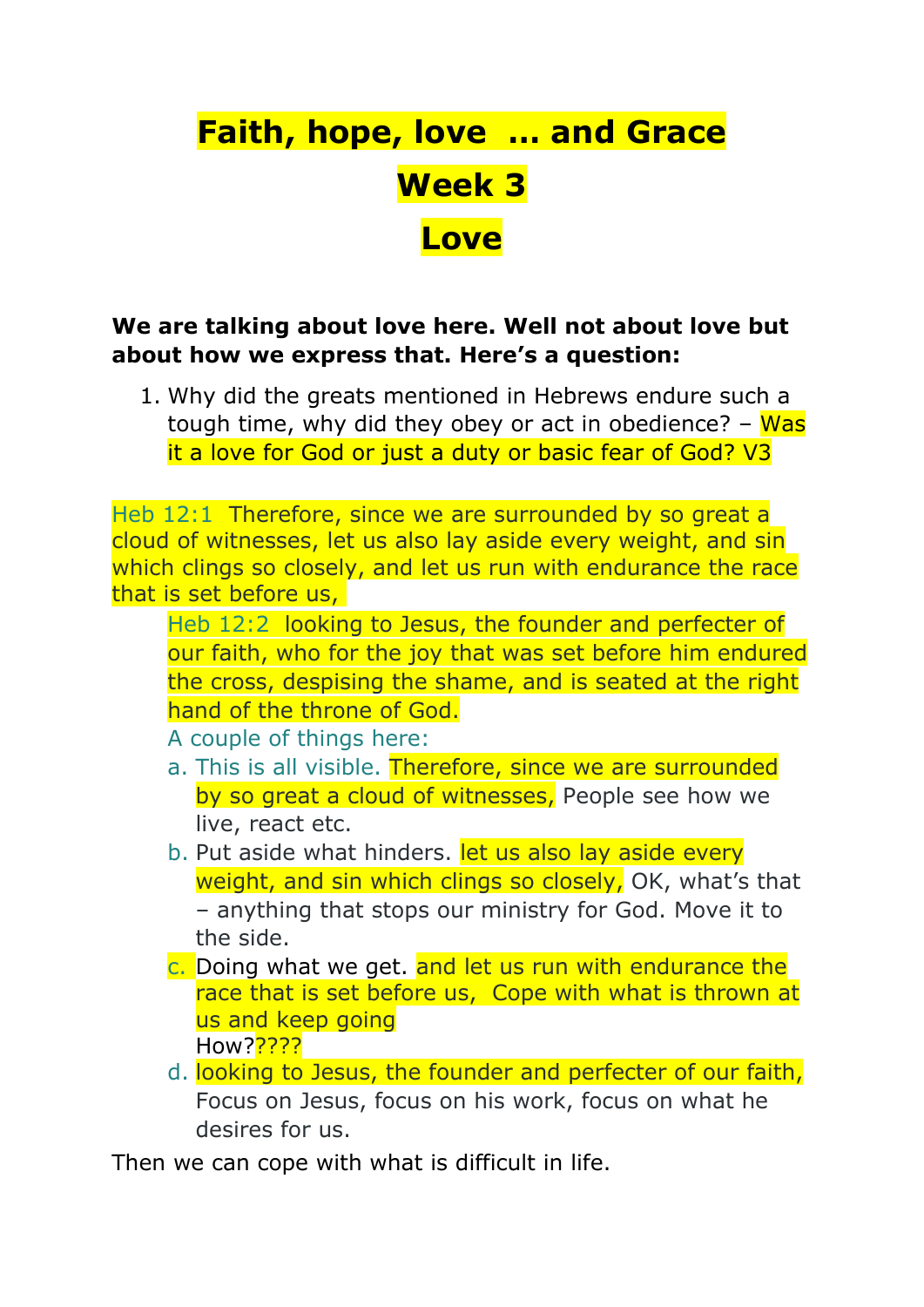A friend of mine says: When the going gets tough – worship. In other words when stress happens – look to God. Great advice that.

The passage goes ion in v 3

2. Heb 12:3 Think about the one who endured such hostility from sinners, so that you may not become tired and give up.

Think about what Jesus did for you. Not just the gorey easter bits, but the maintenance of your life, the salvation aspect, the future in heaven bit. When the going gets tough….

I want that on a T shirt@!!!!

But get this.

3. The process of faith and hope leads to love. V5

But hey we can forget that can't we. Notice what the writer says to the Hebrews,

Heb 12:5 You have forgotten the encouragement that is addressed to you as sons: "My son, do not think lightly of the Lord's discipline or give up when you are corrected by him.

We have forgotten God's love. How easy is that? We focus on the issues and forget what God is doing. Sometimes we see God as the great grace giver, you know, we sin but hey God'll forgive that, and forget that there are other characteristics in who He is.

Let us be realistic here. God loves us so much He will teach us lessons.

My son, do not think lightly of the Lord's discipline or give up when you are corrected by him.

Is that what is happening in the life of our church? Is the tough time financially because God is teaching us stuff? What do you think?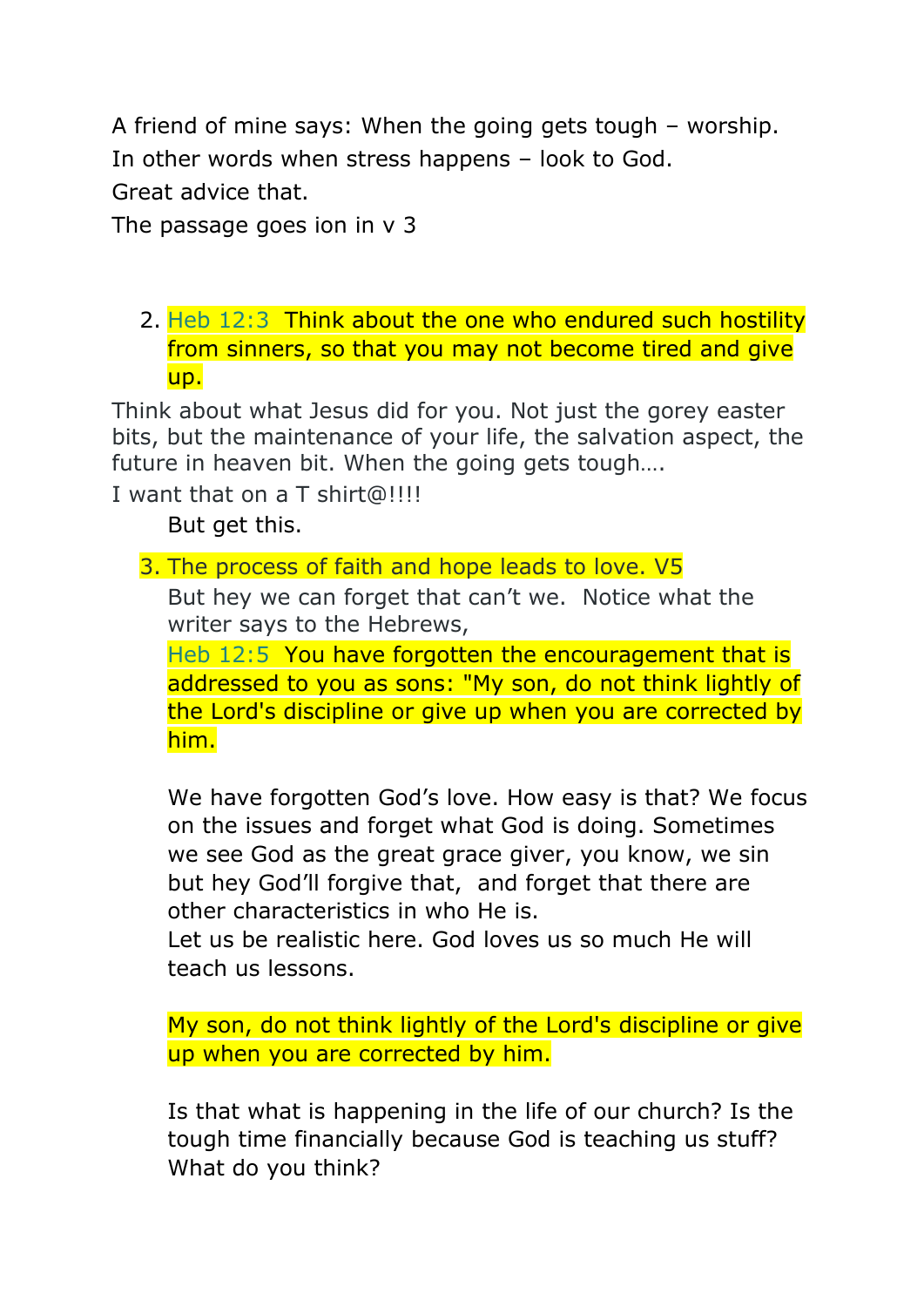The passage goes on: and get this. God's expression of love is to teach us. The term here is discipline but its about learning the stuff God wants us to know. Before we read the next bit lets have a look at a definition.

### παιδεύω

## paideuō

to *train* up a child, that is, *educate*, or (by implication) *discipline* (by punishment): - chasten (-ise), instruct, learn, teach.

We see here a much greater range of teaching process than just discipline as we see it. The word discipline is another of those words that has been changed over the years and it has a much more negative connotation now than in the past. It is about training, instructing, teaching and yes when necessary putting the breaks on and disciplining as we perceive it. Let's look at that next verse.

## 4. Preparing a son for leadership v6

Heb 12:6 For the Lord disciplines the one he loves, and he punishes every son he accepts."

We've looked at discipline as a word now what about the rest of the verse. Notice, "every son he accepts" He trains, teaches, instructs and puts boundaries around those He loves. Yep.

Ok that is God's expression of love toward us. And let's be realistic there is a lot of other passages which add to this. But we are looking at what Hebrews adds to the picture here.

But what of our response. Listen to this:

#### 5. Our response v7

Heb 12:7 What you endure disciplines you: God is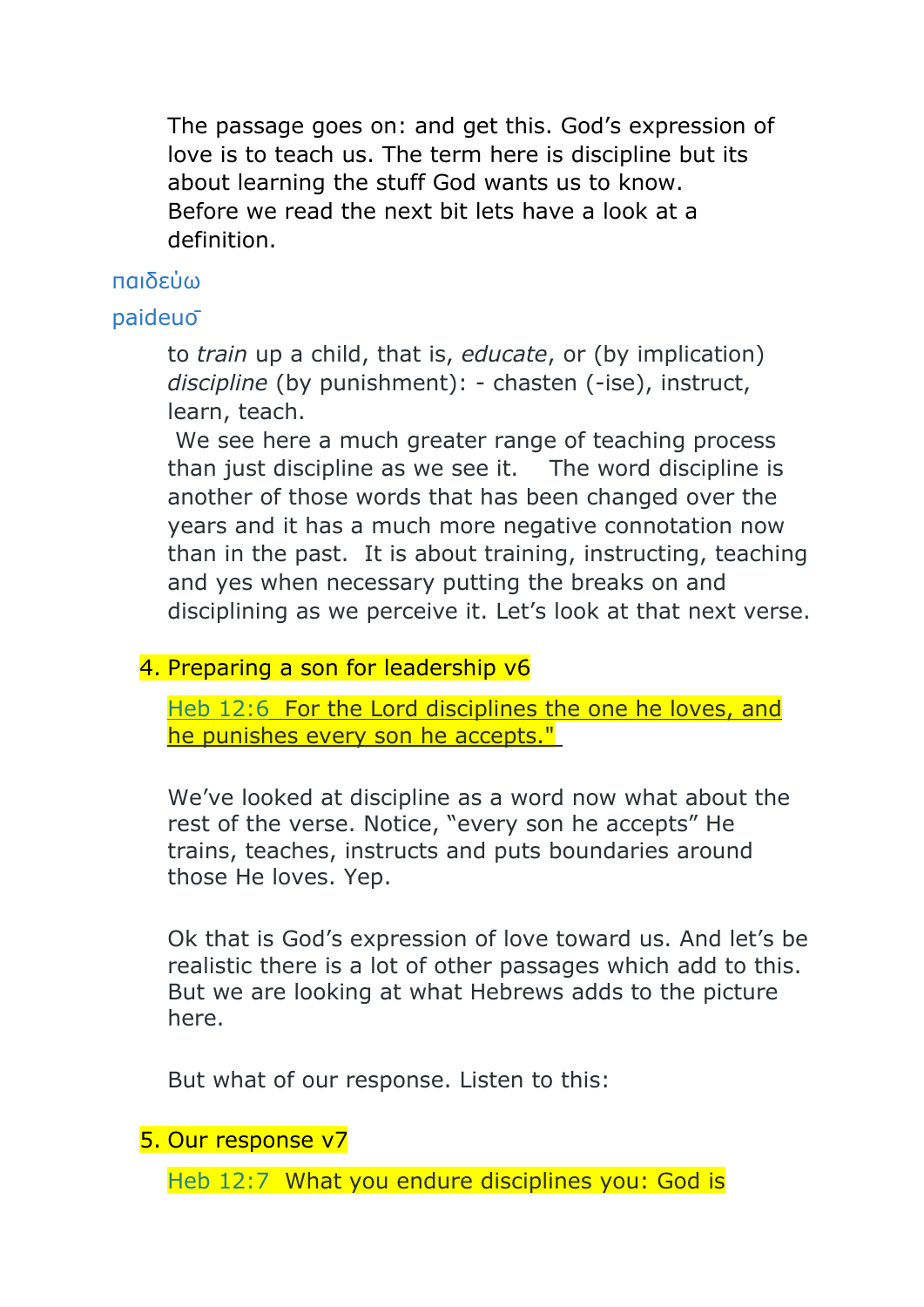treating you as sons. Is there a son whom his father does not discipline?

Remember the definition difference: Read discipline as train, educate, teach.

So read it:

What you endures trains and teaches you. IS there a son whom His father doesn't educate him?

Does it feel a bit different now? It is not about the good old fashioned smack it is about constructive teaching processes. And as the next verse says: It is for our benefit.

#### 6. For our good v10-11

Heb 12:10 For a short time they disciplined us as they thought best, but God does it for our good, so that we may share in his holiness.

Heb 12:11 No discipline seems pleasant at the time, but painful. Later on, however, for those who have been trained by it, it produces a harvest of righteousness and peace.

Ok, get that one!! It is for our good. So the homework you have to do is awkward sometimes but it helps the learning process (Sorry Flynn!) Extra study is not convenient sometimes but it works. And we see the benefits down the track. Now, that is just a simple school related example but hey we get it.

I love how the bible always seems to find a practicality for us. Listen to what is next.

7. Apply the lesson  $- v12-13$ 

Heb 12:12 Therefore, strengthen your tired arms and your weak knees,